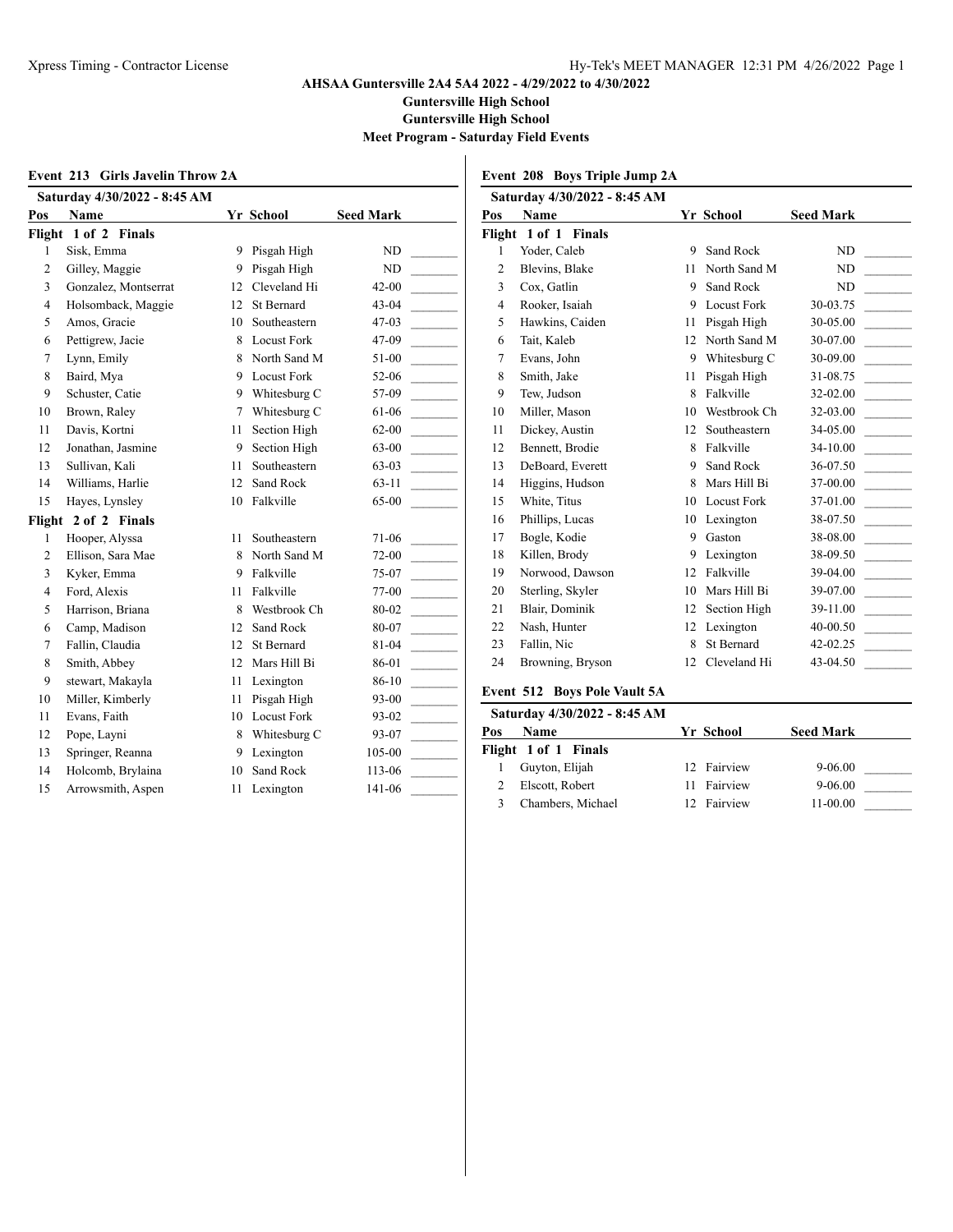**Guntersville High School**

 $\overline{1}$ 

**Guntersville High School**

**Meet Program - Saturday Field Events**

|                | Event 505 Girls Long Jump 5A |                 |                 |                  | Ev   |
|----------------|------------------------------|-----------------|-----------------|------------------|------|
|                | Saturday 4/30/2022 - 8:45 AM |                 |                 |                  |      |
| Pos            | Name                         |                 | Yr School       | <b>Seed Mark</b> | Pos  |
|                | Flight 1 of 2 Finals         |                 |                 |                  | Flig |
| 1              | Gallien, Nadya               |                 | 10 Mae Jemison  | N <sub>D</sub>   |      |
| 2              | Allen, Ja'Lisha              | 10              | Mae Jemison     | ND.              |      |
| 3              | King, Keiona                 | 10              | Mae Jemison     | 9-02.25          |      |
| $\overline{4}$ | Johnson, De'Kaeshia          |                 | 9 Lee-Huntsvil  | 11-06.50         |      |
| 5              | Barkley, Jasmine             | 9               | Brewer          | 11-11.50         |      |
| 6              | Barnes, Lori                 | 12 <sup>2</sup> | Sardis          | 12-01.00         |      |
| 7              | Pullium, Cali                |                 | 8 West Point H  | 12-04.00         |      |
| 8              | Duncan, Lila                 | 11              | Lawrence Cou    | 12-04.00         |      |
| 9              | Harris, Faith                | 11              | <b>Sardis</b>   | 12-05.50         |      |
| 10             | Bishop, Maggie               |                 | 10 Russellville | 12-08.00         |      |
| 11             | Patterson, Lilly             |                 | 9 West Point H  | 12-09.00         |      |
| 12             | Bonds, Baylee                | 10              | Guntersville    | 12-10.00         |      |
| 13             | Wilson, Sydney               | 12              | <b>Brewer</b>   | 13-02.00         |      |
| 14             | Self, Isabella               | $12^{\circ}$    | Sardis          | 13-05.00         |      |
|                | Flight 2 of 2 Finals         |                 |                 |                  |      |
| 1              | Marks, Jariah                | 7               | Guntersville    | 13-08.00         |      |
| 2              | Graham, Danica               | 10              | Russellville    | 13-10.00         |      |
| 3              | Duncan, Sumira               | 9               | Alexandria H    | 13-11.00         |      |
| 4              | Hunt, Tylea                  |                 | 12 Alexandria H | 13-11.00         |      |
| 5              | McDonald, Abby               |                 | 10 Fairview     | 14-04.00         |      |
| 6              | Blair-Raby, Jayda            |                 | 9 Lee-Huntsvil  | 14-05.00         | Flig |
| 7              | Letson, Skye                 | 11              | Lawrence Cou    | 14-06.75         |      |
| 8              | Faulkner, Kaylee             | 11              | West Point H    | 14-09.50         |      |
| 9              | Proctor, Adi                 |                 | 12 Lawrence Cou | 14-11.00         |      |
| 10             | Nichols, Darby               |                 | 8 Fairview      | 14-11.00         |      |
| 11             | Copeland, Ella               | $7^{\circ}$     | Russellville    | 15-00.50         |      |
| 12             | Michaels, Jael               | 9               | Lee-Huntsvil    | 15-02.50         |      |
| 13             | Hill, Allyson                | 9               | Fairview        | 15-03.50         |      |
| 14             | Walker, Jordyn               | 11              | Alexandria H    | 16-03.00         |      |
| 15             | Bonds, Jadyn                 | 11              | Guntersville    | 16-05.00         |      |

|  |  |  |  | <b>Event 204 Boys Discus Throw 2A</b> |  |
|--|--|--|--|---------------------------------------|--|
|--|--|--|--|---------------------------------------|--|

|                | Saturday 4/30/2022 - 10:45 AM |    |                    |                  |  |
|----------------|-------------------------------|----|--------------------|------------------|--|
| Pos            | <b>Name</b>                   |    | Yr School          | <b>Seed Mark</b> |  |
|                | Flight 1 of 2 Finals          |    |                    |                  |  |
| 1              | Crutcher, Trey                | 12 | Tanner             | ND               |  |
| $\overline{c}$ | Garth, Nick                   | 10 | Tanner             | ND               |  |
| 3              | Walls, Andrew                 | 10 | Whitesburg C       | ND               |  |
| 4              | Jeter, Malacki                | 9  | Gaston             | 50-00            |  |
| 5              | Lancaster, Cooper             | 8  | Westbrook Ch       | 57-07            |  |
| 6              | Lang, Mason                   | 7  | Whitesburg C       | 63-09            |  |
| 7              | Patterson, Caleb              | 10 | <b>Locust Fork</b> | 70-04.50         |  |
| 8              | McRae, Mason                  |    | 10 Cleveland Hi    | 70-07.50         |  |
| 9              | Crosswhite, Chance            | 12 | Colbert Coun       | 70-09            |  |
| 10             | Blanton, James                | 12 | Gaston             | 71-08            |  |
| 11             | Hodges, Dylan                 | 10 | <b>Locust Fork</b> | 72-02            |  |
| 12             | Leo, Logan                    | 7  | <b>Locust Fork</b> | 74-02            |  |
| 13             | Smith, Jon                    | 9  | Mars Hill Bi       | $76-10$          |  |
| 14             | Qualls, Daivon                | 12 | Colbert Coun       | 77-09            |  |
| 15             | Chavez, Kevin                 | 10 | Cleveland Hi       | 78-11            |  |
| 16             | Holland, Seth                 | 9  | Sand Rock          | 82-07.50         |  |
| 17             | Parrish, David                | 12 | St Bernard         | 83-02.50         |  |
| 18             | Pettijohn, Levi               | 11 | North Sand M       | 84-00            |  |
| 19             | Bonner, Ja'reekus             | 12 | Colbert Coun       | 84-04            |  |
| 20             | Howton, Brooks                | 8  | Mars Hill Bi       | $90 - 02$        |  |
| Flight         | 2 of 2 Finals                 |    |                    |                  |  |
| 1              | Bailey, Axel                  | 12 | Lexington          | 91-04            |  |
| $\overline{c}$ | Moore, Hugh                   | 11 | Sand Rock          | $92 - 10$        |  |
| 3              | Fetner, Matthew               | 12 | Falkville          | 94-00.50         |  |
| $\overline{4}$ | Tate, Morgan                  | 10 | Southeastern       | 96-07            |  |
| 5              | Vest, Austin                  | 12 | Falkville          | 99-04            |  |
| 6              | Hampton, Jakobe               | 12 | Sheffield          | 99-04            |  |
| 7              | Kodalen, Hunter               | 8  | Whitesburg C       | 100-03           |  |
| 8              | Albano, Evan                  | 12 | Southeastern       | 103-04           |  |
| 9              | Pautler, Xavier               | 11 | St Bernard         | 103-06           |  |
| 10             | Turner, Preston               | 11 | Lexington          | 103-06           |  |
| 11             | Steele, Lucas                 | 11 | North Sand M       | 106-00           |  |
| 12             | Jones, Cole                   | 12 | Falkville          | 112-02           |  |
| 13             | Gray, Nicholas                | 12 | Lexington          | 114-01           |  |
| 14             | Chavez, Fernando              | 12 | Southeastern       | 114-04           |  |
| 15             | Escamilla, Arturo             | 12 | Cleveland Hi       | 115-01           |  |
| 16             | East, Bryan                   | 12 | Sand Rock          | 118-08           |  |
| 17             | Sullivan, Chandler            | 11 | North Sand M       | 120-05           |  |
| 18             | Henry, Carl                   | 12 | Westbrook Ch       | 125-05           |  |
| 19             | Reed, Jared                   | 12 | Section High       | 128-11           |  |
| 20             | Hilley, Gabriel               | 12 | Section High       | 134-00           |  |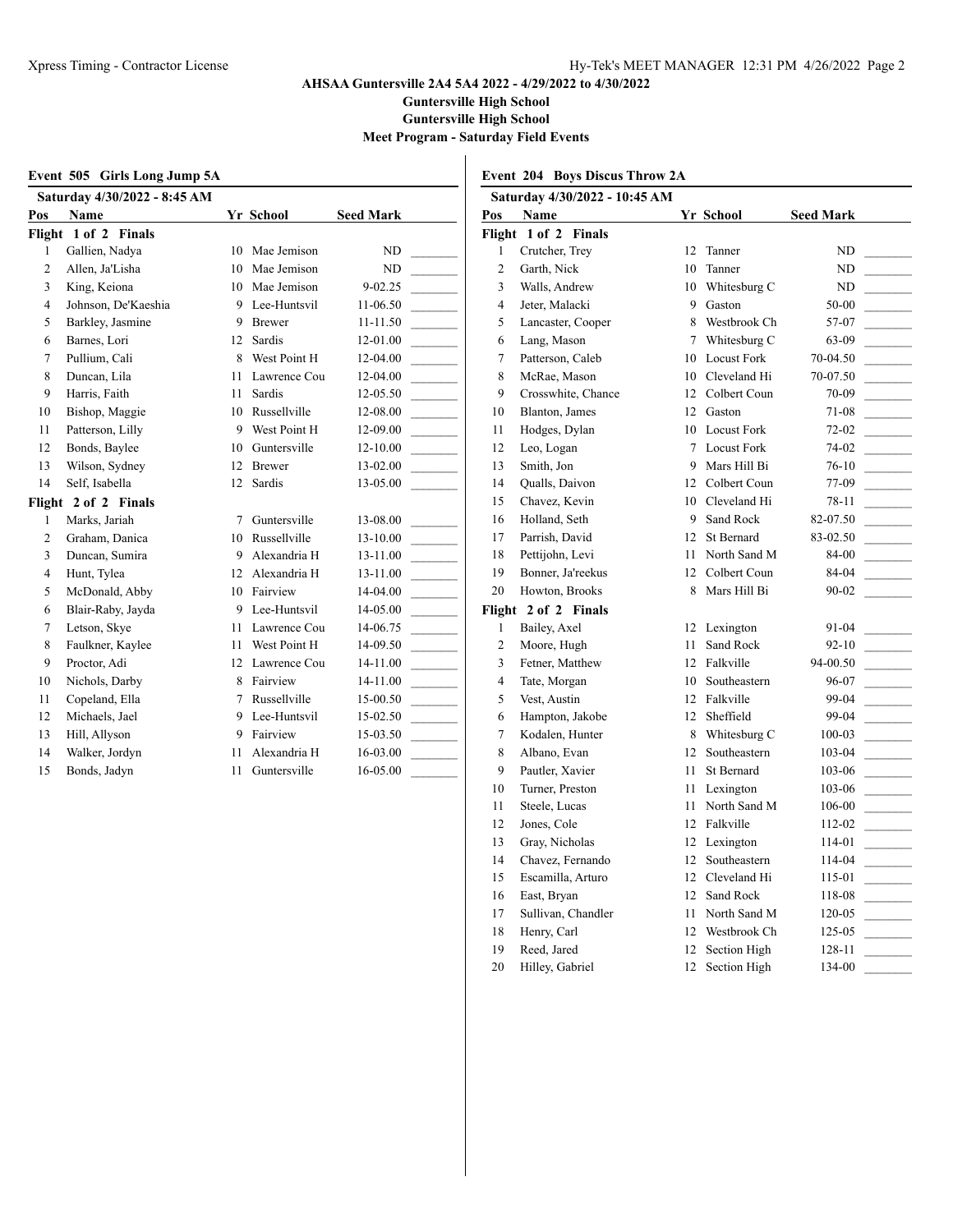**Guntersville High School**

**Guntersville High School**

**Meet Program - Saturday Field Events**

|     | Event 212 Boys Pole Vault 2A  |     |              |                  |  |
|-----|-------------------------------|-----|--------------|------------------|--|
|     | Saturday 4/30/2022 - 10:45 AM |     |              |                  |  |
| Pos | Name                          |     | Yr School    | <b>Seed Mark</b> |  |
|     | Flight 1 of 1 Finals          |     |              |                  |  |
|     | King, Wyatt                   | 8   | Whitesburg C | $6 - 06.00$      |  |
| 2   | McDonald, Caden               | 10. | Falkville    | 8-00.00          |  |
| 3   | Phillips, Lucas               |     | 10 Lexington | 8-00.00          |  |
| 4   | Arrowsmith, Wyatt             |     | 10 Lexington | 8-06.00          |  |
| 5   | Harris, Braydon               | 8   | Falkville    | $9 - 00.00$      |  |
| 6   | Walls, Andrew                 | 10  | Whitesburg C | $9 - 00.00$      |  |
| 7   | Robertson, Sage               | 12. | Westbrook Ch | $9 - 06.00$      |  |
| 8   | Williams, Thomas              | 10  | Falkville    | 11-00.00         |  |

### **Event 205 Girls Long Jump 2A**

|                | Saturday 4/30/2022 - 10:45 AM |    |                    |                  |
|----------------|-------------------------------|----|--------------------|------------------|
| Pos            | Name                          |    | Yr School          | <b>Seed Mark</b> |
| Flight         | 1 of 2 Finals                 |    |                    |                  |
| 1              | Amos, Fin                     | 8  | Whitesburg C       | ND               |
| $\overline{c}$ | Bennett, Amberly              | 9  | Falkville          | $9 - 03.00$      |
| $\overline{3}$ | Woods, Sarah                  | 8  | St Bernard         | 10-01.00         |
| $\overline{4}$ | Owen, Jenna                   | 9  | <b>Locust Fork</b> | 11-00.00         |
| 5              | Readus, Baleigh               | 10 | Southeastern       | 11-00.50         |
| 6              | Smith, Rachel                 | 8  | Falkville          | 11-02.00         |
| 7              | Fuller, Ashley                | 12 | Colbert Coun       | 11-03.50         |
| 8              | Stephens, Zoe                 | 10 | Southeastern       | 11-06.00         |
| 9              | Tillman, Mckenzie             | 10 | Falkville          | $11 - 10.00$     |
| 10             | Cash, Haley                   | 10 | Sand Rock          | 11-11.00         |
| 11             | Stewart, Kayana               | 8  | Pisgah High        | 11-11.50         |
| 12             | Sweatt, Katelynn              | 7  | <b>Locust Fork</b> | 12-00.00         |
| 13             | Cole, Chrislyn                | 10 | Lexington          | 12-01.00         |
| 14             | Patterson, Kamryn             | 10 | North Sand M       | 12-04.50         |
| 15             | Hammond, Maeleigh             | 8  | Lexington          | 12-06.00         |
| Flight         | 2 of 2 Finals                 |    |                    |                  |
| 1              | Hyfield, Gracie               | 11 | Westbrook Ch       | 12-08.50         |
| $\overline{c}$ | Bell, Rhylee                  | 12 | Pisgah High        | 12-10.50         |
| 3              | Barnes, Ava                   | 7  | Section High       | 13-01.00         |
| 4              | Bell, Taylor                  | 7  | Section High       | 13-02.00         |
| 5              | Springer, Reanna              | 9. | Lexington          | 13-04.00         |
| 6              | Holcomb, Brylaina             | 10 | Sand Rock          | 13-06.00         |
| $\tau$         | Countryman, Faith             | 11 | Westbrook Ch       | 13-06.50         |
| 8              | Wilson, Kinley                | 8  | <b>Locust Fork</b> | 13-08.00         |
| 9              | Eaton, Alora                  | 12 | Sand Rock          | 13-08.00         |
| 10             | Inman, Abigail                | 8  | Whitesburg C       | 13-09.50         |
| 11             | Gibson, Jaiden                | 11 | Pisgah High        | 14-04.50         |
| 12             | Meador, Taylor                | 11 | Westbrook Ch       | 14-07.00         |
| 13             | Cooper, Kasey                 | 12 | Colbert Coun       | 14-08.00         |
| 14             | Hancock, Karlie               | 9  | Section High       | 14-08.00         |
| 15             | Lewis, Lily                   | 12 | Gaston             | 15-00.00         |
| 16             | Ricks, Keeara                 | 11 | Colbert Coun       | 15-02.00         |
|                |                               |    |                    |                  |

# **Event 502 Boys Shot Put 5A**

| Saturday 4/30/2022 - 10:45 AM |                    |    |               |                  |  |  |
|-------------------------------|--------------------|----|---------------|------------------|--|--|
| Pos                           | Name               |    | Yr School     | <b>Seed Mark</b> |  |  |
| Flight                        | 1 of 2 Finals      |    |               |                  |  |  |
| 1                             | Young, Jayden      | 9  | Mae Jemison   | 24-06.00         |  |  |
| $\overline{c}$                | Matias, Miguel     | 10 | <b>Boaz</b>   | 27-03.00         |  |  |
| 3                             | Harrington, John   | 12 | Fairview      | 28-07.00         |  |  |
| $\overline{4}$                | Evans, Kristopher  | 12 | Lee-Huntsvil  | 29-09.00         |  |  |
| 5                             | Hunter, Timothy    | 10 | <b>Brewer</b> | 29-10.50         |  |  |
| 6                             | Oden, Cason        | 9  | <b>Brewer</b> | 30-03.00         |  |  |
| $\overline{7}$                | Gann, Bailey       | 7  | West Point H  | 30-07.00         |  |  |
| 8                             | Smith, Jerimiah    | 11 | Mae Jemison   | 31-01.00         |  |  |
| 9                             | Wallace, Limaji    | 11 | Mae Jemison   | 31-08.00         |  |  |
| 10                            | Humphrey, Carson   | 11 | <b>Brewer</b> | 32-01.50         |  |  |
| 11                            | Ponce, Jose        | 10 | Sardis        | 32-03.00         |  |  |
| 12                            | Fitzgibbons, Noah  | 11 | Guntersville  | 34-00.00         |  |  |
| 13                            | Velasquez, Franky  | 9  | <b>Boaz</b>   | 34-08.00         |  |  |
| 14                            | Garner, Gage       | 10 | Sardis        | 34-10.00         |  |  |
| 15                            | Argo, DJ           | 11 | Alexandria H  | 35-00.50         |  |  |
| Flight                        | 2 of 2 Finals      |    |               |                  |  |  |
| 1                             | Eldredge, Dakota   | 12 | Ardmore High  | 35-03.00         |  |  |
| $\overline{c}$                | Suarez, Josh       | 12 | West Point H  | 35-09.00         |  |  |
| 3                             | James, Matthew     | 10 | Russellville  | 36-00.00         |  |  |
| $\overline{4}$                | Bice, Ethan        | 12 | Fairview      | 36-00.00         |  |  |
| 5                             | Patterson, Tony    | 12 | Sardis        | 36-08.00         |  |  |
| 6                             | Foster, Cale       | 10 | Fairview      | 36-08.00         |  |  |
| 7                             | Pike, CJ           | 12 | Guntersville  | 37-11.00         |  |  |
| 8                             | Jackson, Jerrin    | 11 | Russellville  | 38-01.00         |  |  |
| 9                             | Baucom, Royce      | 10 | Guntersville  | 38-01.00         |  |  |
| 10                            | Dujoud, Aiden      | 11 | West Point H  | 39-02.00         |  |  |
| 11                            | Parr, Damon        | 12 | Alexandria H  | 39-04.00         |  |  |
| 12                            | Hall, Connor       | 12 | Alexandria H  | 39-08.00         |  |  |
| 13                            | Strong, Chris      | 12 | Lee-Huntsvil  | 40-05.00         |  |  |
| 14                            | Sims, Chase        | 11 | Ardmore High  | 40-05.00         |  |  |
| 15                            | Garner, Tyler      | 9  | Lee-Huntsvil  | 42-04.00         |  |  |
| 16                            | Montgomery, Dallan | 12 | Russellville  | 46-11.00         |  |  |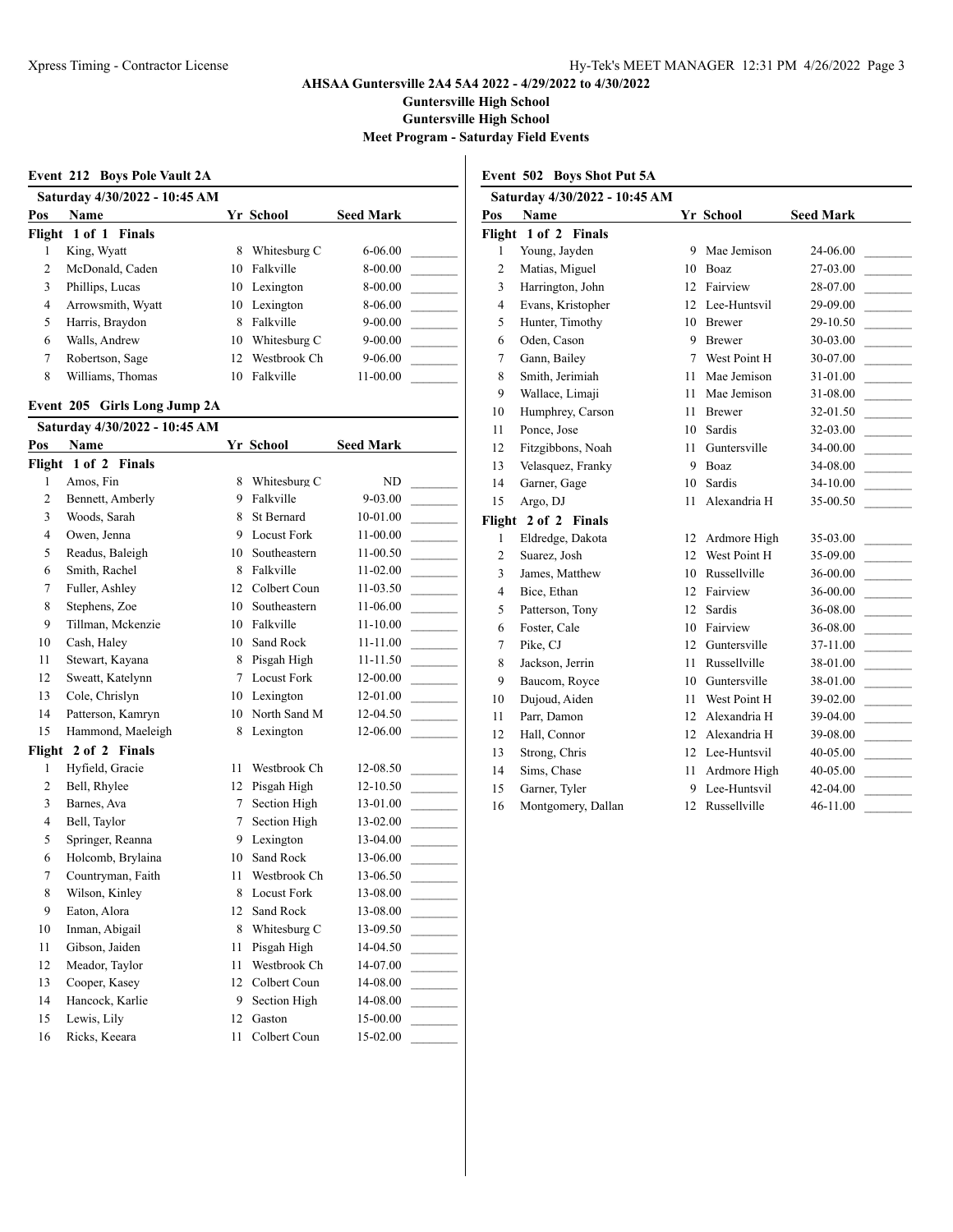**Guntersville High School**

**Guntersville High School**

**Meet Program - Saturday Field Events**

|                | Event 513 Girls Javelin Throw 5A |    |               |                  |
|----------------|----------------------------------|----|---------------|------------------|
|                | Saturday 4/30/2022 - 10:45 AM    |    |               |                  |
| Pos            | Name                             |    | Yr School     | <b>Seed Mark</b> |
|                | Flight 1 of 2 Finals             |    |               |                  |
| $\mathbf{1}$   | Blackwelder, Solana              | 7  | Mae Jemison   | <b>ND</b>        |
| $\overline{c}$ | Williams, Audra                  | 12 | West Point H  | $21 - 00$        |
| 3              | Jones, Asia                      | 8  | West Point H  | $33 - 11$        |
| $\overline{4}$ | Blancas, Emily                   | 12 | Douglas High  | 39-07            |
| 5              | Fletcher, Zale                   | 10 | Mae Jemison   | $41 - 02$        |
| 6              | Wright, Tiann                    | 12 | Mae Jemison   | 53-08            |
| 7              | Matthews, Savannah               | 9  | Douglas High  | 54-07            |
| 8              | Shedd, Ashlyn                    | 12 | West Point H  | 58-05            |
| 9              | Myers, Kalena                    | 11 | Boaz          | $62 - 11$        |
| 10             | Scott, Allie                     | 10 | Guntersville  | 65-07            |
| 11             | Hunt, Tyasha                     | 8  | Alexandria H  | $70 - 02$        |
| 12             | Strane, Anna                     | 8  | Fairview      | 71-03            |
| 13             | Speegle, Raylee                  | 11 | <b>Brewer</b> | $72 - 08$        |
| Flight         | 2 of 2 Finals                    |    |               |                  |
| $\mathbf{1}$   | Rice, Ursula                     | 12 | Guntersville  | 73-05.50         |
| $\overline{c}$ | Redding, Kabri                   | 10 | Fairview      | $73 - 11$        |
| 3              | Martin, Cesleigh                 | 9  | Guntersville  | 79-04            |
| $\overline{4}$ | Smith, Sadie                     | 10 | Fairview      | 83-01            |
| 5              | Stafford, Ella                   | 11 | Ardmore High  | 84-03            |
| 6              | Kittle, Hayden                   | 9  | Sardis        | 84-04            |
| 7              | Munford, Mariah                  | 8  | Alexandria H  | $84 - 10$        |
| 8              | Christian, Aubrey                | 10 | Alexandria H  | $84 - 11$        |
| 9              | Hutto, Anna Clare                | 12 | Lawrence Cou  | 86-07            |
| 10             | Burcham, Ella                    | 12 | Russellville  | 92-01            |
| 11             | Self, Isabella                   | 12 | Sardis        | 97-11            |
| 12             | Brothers, Katlynn                | 11 | Douglas High  | 99-04            |
| 13             | Morrison, Kinley                 | 12 | Sardis        | 99-08.50         |

### **Event 214 Boys Javelin Throw 2A**

|        | Saturday 4/30/2022 - 12:45 PM |    |                    |                  |
|--------|-------------------------------|----|--------------------|------------------|
| Pos    | <b>Name</b>                   |    | Yr School          | <b>Seed Mark</b> |
| Flight | 1 of 2 Finals                 |    |                    |                  |
| 1      | Yates, Cruz                   | 10 | North Sand M       | ND               |
| 2      | Tate, Morgan                  | 10 | Southeastern       | 59-06            |
| 3      | Burton, Ryan                  | 8  | <b>Locust Fork</b> | 65-11            |
| 4      | Parrish, David                | 12 | St Bernard         | 68-02            |
| 5      | Lancaster, Cooper             | 8  | Westbrook Ch       | 68-04            |
| 6      | McRae, Mason                  | 10 | Cleveland Hi       | 71-09            |
| 7      | Smith, Jon                    | 9  | Mars Hill Bi       | 76-01            |
| 8      | Underwood, William            | 9  | Colbert Coun       | $76-11$          |
| 9      | Lang, Mason                   | 7  | Whitesburg C       | 77-02            |
| 10     | Waites, Morgan                | 12 | St Bernard         | 80-00            |
| 11     | Rainey, Kaiden                | 10 | Colbert Coun       | 81-08            |
| 12     | Evans, John                   | 9  | Whitesburg C       | 86-04            |
| 13     | Stephenson, Chandler          | 11 | Mars Hill Bi       | 89-07            |
| 14     | McRae, John                   | 11 | Cleveland Hi       | 92-06            |
| 15     | McDonald, Caden               | 10 | Falkville          | 95-11            |
| 16     | Watson, Hunter                | 12 | Sand Rock          | $97-03$          |
| 17     | Moon, Jordan                  | 9  | <b>Locust Fork</b> | 102-06           |

# **Flight 2 of 2 Finals**

| 1              | Albano, Evan       | 12 | Southeastern       | 103-06    |
|----------------|--------------------|----|--------------------|-----------|
| 2              | Haygood, Nathan    | 11 | Sand Rock          | 107-01    |
| 3              | Reed, Jared        | 12 | Section High       | 107-05    |
| $\overline{4}$ | Patterson, Caleb   | 10 | <b>Locust Fork</b> | 108-11    |
| 5              | Chavez, Kevin      | 10 | Cleveland Hi       | 112-09    |
| 6              | Bailey, Axel       | 12 | Lexington          | 114-05    |
| 7              | Sullivan, Chandler | 11 | North Sand M       | 118-00    |
| 8              | Franklin, Hunter   | 11 | Falkville          | 120-02    |
| 9              | Nichols, Jakob     | 12 | Lexington          | 121-03    |
| 10             | Blevins, Blake     | 11 | North Sand M       | 122-00    |
| 11             | Pautler, Xavier    | 11 | St Bernard         | 123-03    |
| 12             | Gray, Nicholas     | 12 | Lexington          | 123-07    |
| 13             | Lopez, Braydon     | 12 | Falkville          | 126-04    |
| 14             | Chavez, Fernando   | 12 | Southeastern       | 127-05    |
| 15             | East, Bryan        | 12 | Sand Rock          | 129-03    |
| 16             | Henry, Carl        | 12 | Westbrook Ch       | 129-03    |
| 17             | Hilley, Gabriel    | 12 | Section High       | 132-09.50 |
| 18             | Gray, Skylar       | 9  | Section High       | 133-00    |
| 19             | Bogle, Kodie       | 9  | Gaston             | 161-00    |
|                |                    |    |                    |           |

# **Event 209 Girls High Jump 2A**

|     | Saturday 4/30/2022 - 12:45 PM |    |                   |                  |
|-----|-------------------------------|----|-------------------|------------------|
| Pos | Name                          |    | Yr School         | <b>Seed Mark</b> |
|     | Flight 1 of 1 Finals          |    |                   |                  |
|     | Stephens, Zoe                 | 10 | Southeastern      | $4 - 00.00$      |
| 2   | Wright, Alex                  | 10 | Pisgah High       | $4 - 02.00$      |
| 3   | Bell, Taylor                  | 7  | Section High      | $4 - 02.00$      |
| 4   | Armstrong, Morgan             |    | 12 Section High   | $4 - 02.00$      |
| 5   | Fortenberry, Maddi            | 12 | Southeastern      | $4 - 02.00$      |
| 6   | Jernigan, Braidynn            | 8  | Whitesburg C      | 4-04.00          |
| 7   | Arrowsmith, Aspen             | 11 | Lexington         | 4-04.00          |
| 8   | Pullen, Jazlyn                | 10 | Pisgah High       | 4-04.00          |
| 9   | Inman, Abigail                | 8  | Whitesburg C      | 4-04.00          |
| 10  | McBride, Abbi                 | 9  | <b>St Bernard</b> | 4-06.00          |
| 11  | Heidrich, Ysabella            | 8  | Whitesburg C      | 4-08.00          |